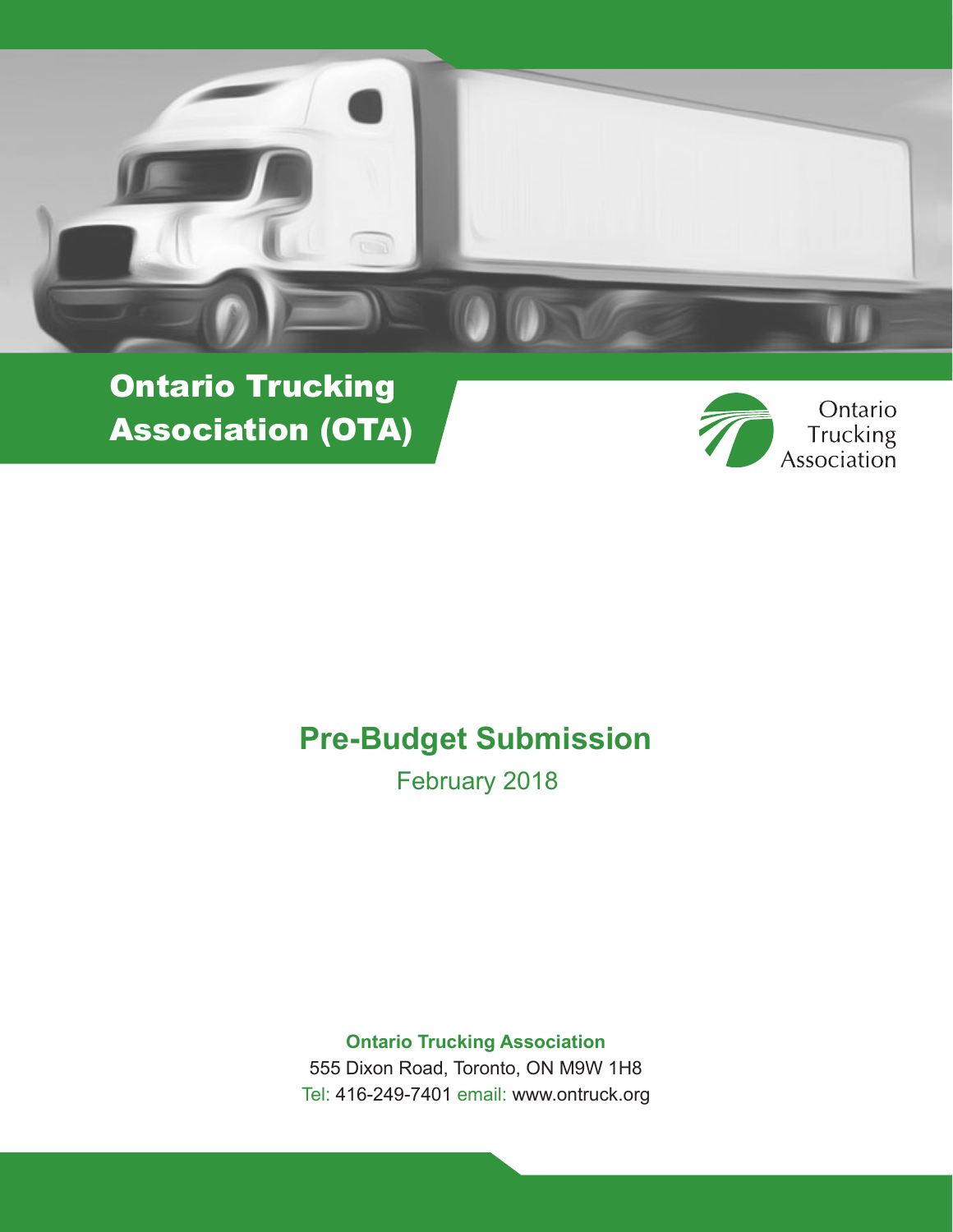## **About OTA**

The Ontario Trucking Association (OTA), founded in 1926, provides services and public policy advocacy for trucking companies operating within the Province of Ontario. OTA member fleets operate over twothirds of all commercial tractor-trailers on Ontario roadways and employ over 100,000 people. OTA is the only trucking association in Ontario that represents all segments of the trucking industry – for-hire carriers, private carriers, intermodal, couriers, suppliers, etc. OTA members



consist of trucking companies from every Canadian province, as well as the United States. The bulk of OTA's membership consists of small and medium-sized businesses. However, OTA also represents some of the largest transportation enterprises in North America. The association's membership includes a significant number of allied trades – companies providing goods and services to the trucking industry. OTA's operations are guided by its Board of Directors, made up principally of chief executive officers, presidents and senior executives of trucking companies. OTA represents the industry's viewpoints on policy, regulatory and legislative issues along with public relations activities.

## **The Trucking Industry in Ontario**

Ontario's economy is multi-faceted, ranging from farming to manufacturing to knowledgebased businesses – all of which depend on the movement of freight in some way. As the preferred mode for getting finished goods and business inputs to market efficiently and reliably, trucking plays a vital economic role. About 90 per cent of all consumer products and foodstuffs are delivered by truck as well as about 75% of Ontario's export trade with the United States. Every year, nearly 7 million trucks cross the Ontario-US border, with four out of the five busiest land border crossings nationwide located in Ontario. The GDP generated by the for-hire trucking industry alone is three times that of rail, marine and air modes combined. In many ways, Ontario's ability to compete in the North American and global supply chains depends on the ability of the trucking industry to move input components and finished goods in an efficient manner. The North American just-in-time inventory system has been built around the truck. The industry is also a major employer providing well over 200,000 direct jobs in Ontario.

## **A Leading Indicator of Economic Activity**

Trucking is a derived demand industry. As the economy goes, so does trucking. As such, trucking is a good leading indicator of economic activity – usually projecting six months ahead in terms of any downturn or recovery. While the longer-term outlook for the trucking industry is for continued growth and an even larger share of total transportation sector output, current economic conditions are sluggish as reflected by recent deceleration in activity and increase in uncertainty.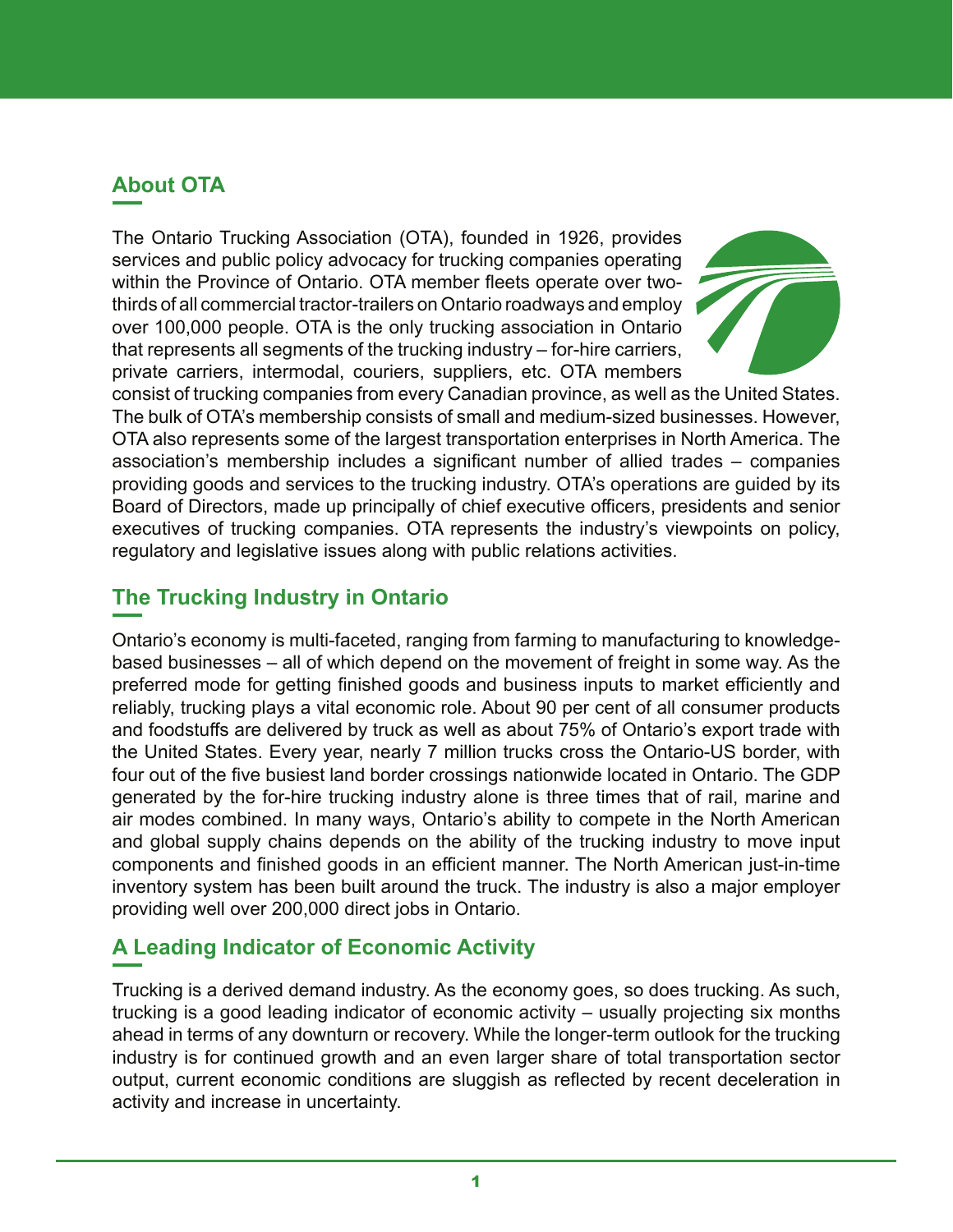#### **Introduction**

The Ontario Trucking Association's pre-budget submission focuses on five key areas: *(1) Green Commercial Vehicles Program, (2) Truck Parking and Rest Areas, (3) Advanced Driver Assistance Systems and Vehicle Technologies, (4) Truck Safety Programs (5) and the Transformation to New Fuels.* 

#### **Green Commercial Vehicles Program**

OTA was the key stakeholder throughout the development of the Green Commercial Vehicles Program, with many of OTA's recommendations on the initial drafts being implemented when the program was announced in late 2017. The



government has shown strong leadership designing a program that enables reinvestment in our industry. With the carbon fees paid by our industry being reinvested back into our sector, our industry can continue on the path of environmental advancement in Ontario – something very important to OTA and its membership.

By providing rebates towards the purchase of alternative-fuel vehicles and fuel-saving devices -- including natural gas and electric technologies – we are now on path to addressing carbon reduction responsibly that works for both government and industry.

We thank the government for their commitment to this program to date and request its continued support in the upcoming budget for the continuation of the Green Commercial Vehicles Program.

#### **Truck Parking and Rest Areas**

The lack of parking in Ontario has been an issue for years. As the volume of traffic on Ontario's roadways has grown, the problem has only become more acute. OTA's records indicate discussions on this issue dates back decades; however, the need to act is perhaps the greatest it has ever been. As Canada and the United States move towards the implementation of mandatory electronic logging devices (ELDs) – which track drivers' hours of service and will replace the paper logbook regime – the need for adequate truck parking in both northern and southern Ontario will be critical. In turn, safe and adequate parking for commercial vehicles will flow through to a healthier and more efficient supply chain for the province.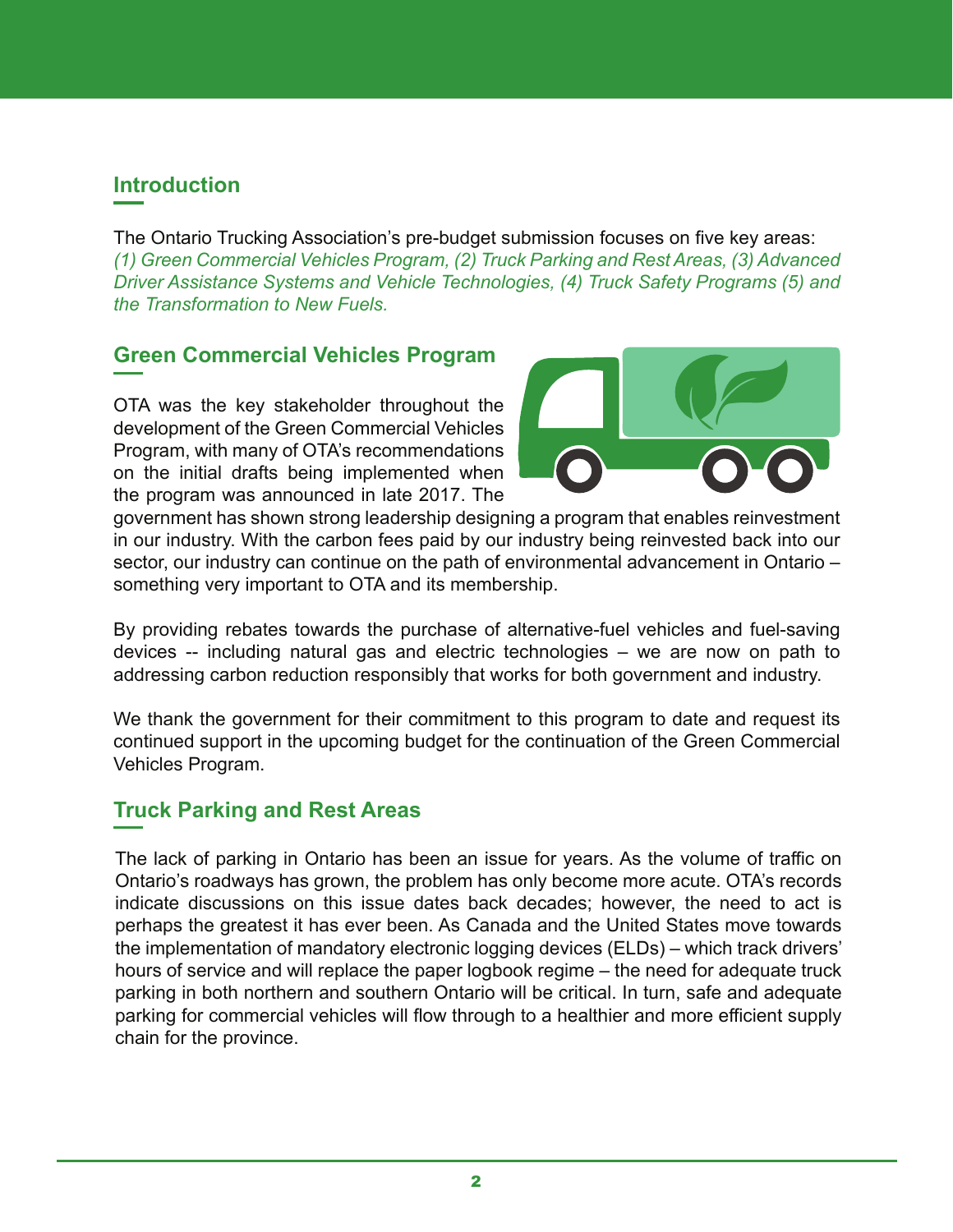The Northern Ontario Multimodal Transportation Study (NOMTS) conducted by the Ministry of Transportation (MTO) and the Ministry of Northern Development and Mines (MNDM), has prioritized truck parking as an issue area and has sought to outline short and longer-term projects in this area. Currently, the Ministry of Transportation has several studies underway in southern Ontario to document and find solutions to the chronic shortage of truck parking.

OTA believes the government has a responsibility to act in this area and we are pleased to see steps being taken in northern and southern Ontario. Once the government completes its study on the availability of truck parking, OTA requests it make the necessary funds available to address the issue, which OTA believes will lead to clear results. There are cost effective short, medium and long-term solutions on the table that can be achieved and we look forward to working with your government to address these issues on a proactive basis.

#### **Advanced Driver Assistance Systems & Vehicle Technologies**

Advanced technologies that have become commonplace in automobiles to support car drivers and reduce collisions – such as lane departure warning, forward collision warning and automatic emergency braking – are now becoming available in heavy commercial vehicles.

Road safety and reducing collisions involving commercial vehicles is a priority for OTA, the Ministry of Transportation and the Ontario Provincial Police. The technology now available on commercial vehicles works well and trucking fleets are



beginning to invest in some of these technologies. However, OTA feels that adoption rates of these technologies could be increased greatly with additional support in the form of incentives from the province.

With the potential to eliminate the majority of serious commercial vehicle collisions, a program supporting higher adoption rates of this technology would benefit the province and all road users. Efforts underway by the province to introduce truck platooning demonstrations, as well as supporting additional research and development for heavy truck technology, is something OTA has been involved in and will continue to do so going forward. We encourage the government of Ontario to continue its funding support for these types of programs and to work in lockstep with the industry to increase their adoption.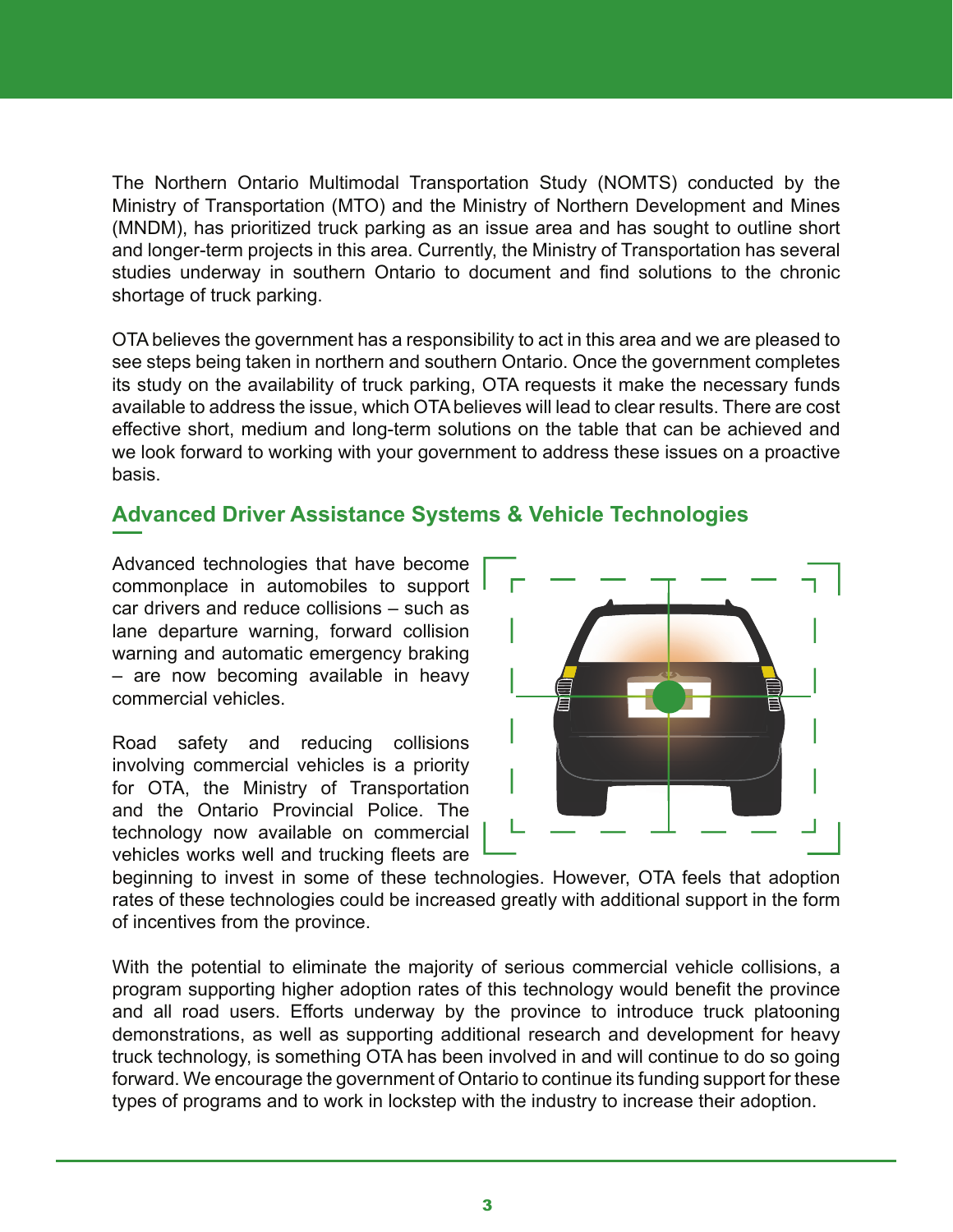## **Truck Safety Programs**

The role played by the Ministry of Transportation and the Ontario Provincial Police (as well as other police agencies) in monitoring truck safety in the province is critical. Support for their enforcement and monitoring programs is a priority for OTA and we want to be sure it remains so for the province. OTA is a strong believer that enforcement activities should focus on unsafe trucking fleets and that those who do the right thing and invest in safety should be rewarded. OTA also looks forward to seeing the Electronic Logging Device (ELD) mandate announced by the federal government in December 2017 implemented and enforced in Ontario as soon as possible.

Ontario has taken steps to address the use of technology to monitor truck safety with the introduction of the smart truck inspection station pilot. This is a game-changer in terms of the province's ability to monitor and focus on trucking companies who need enforcement attention, while being less invasive to those who are maintaining excellent levels of safety. OTA applauds this initiative and asks for continued support for the widespread use of this technology.

#### **Transformation to Cleaner Fuels**

Most carriers in the province remain reliant on diesel as their primary source of fuel. While there are other fuel options and alternative sources of power entering the market that could prove successful, further research and support is necessary to determine which ones are best suited for both short- and long-haul trucking operations. OTA would like to work with the government of Ontario, truck and engine manufacturers and the industry to develop a roadmap that will identify suitable technologies and fuels along with an investment plan that will lead to real movement on this issue. OTA encourages government to work with industry to help study what a low carbon future may look like in the sector.

#### **Conclusion**

As the representative of the trucking industry's viewpoints on policy, regulatory and legislative issues, OTA is pleased to have this opportunity to make this submission for consideration as part of the Ontario Budget process. OTA stands ready to provide any additional information that may be required or answer any questions the government has.